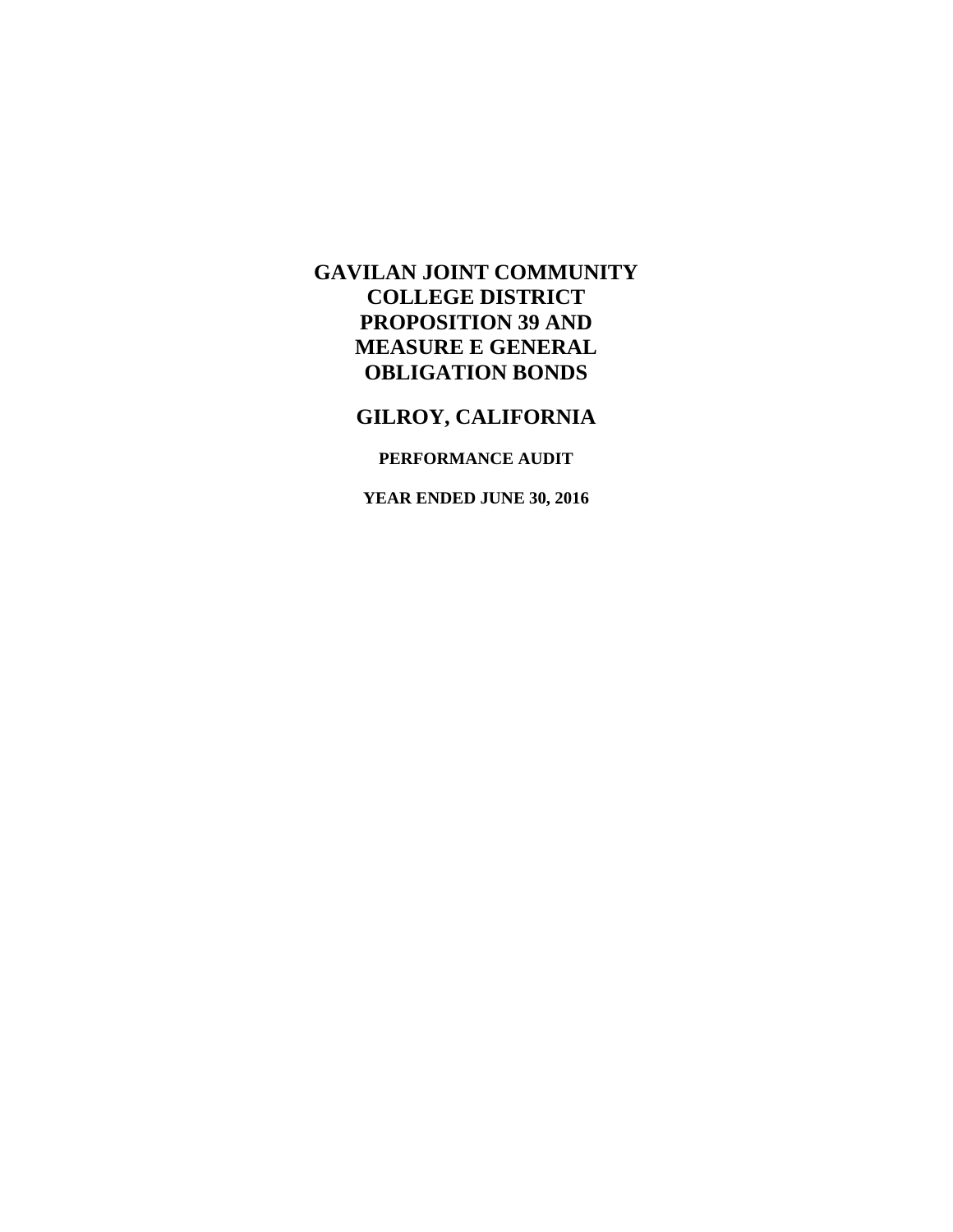## **TABLE OF CONTENTS JUNE 30, 2016**

|                                                | PAGE           |
|------------------------------------------------|----------------|
| <b>Independent Auditor's Report</b>            |                |
| Objectives                                     | $\overline{2}$ |
| Scope of the Audit                             | $\overline{2}$ |
| <b>Background Information</b>                  | $\overline{c}$ |
| Procedures Performed                           | $\overline{4}$ |
| Conclusion                                     | 5              |
| <b>Management Comments and Recommendations</b> | 5              |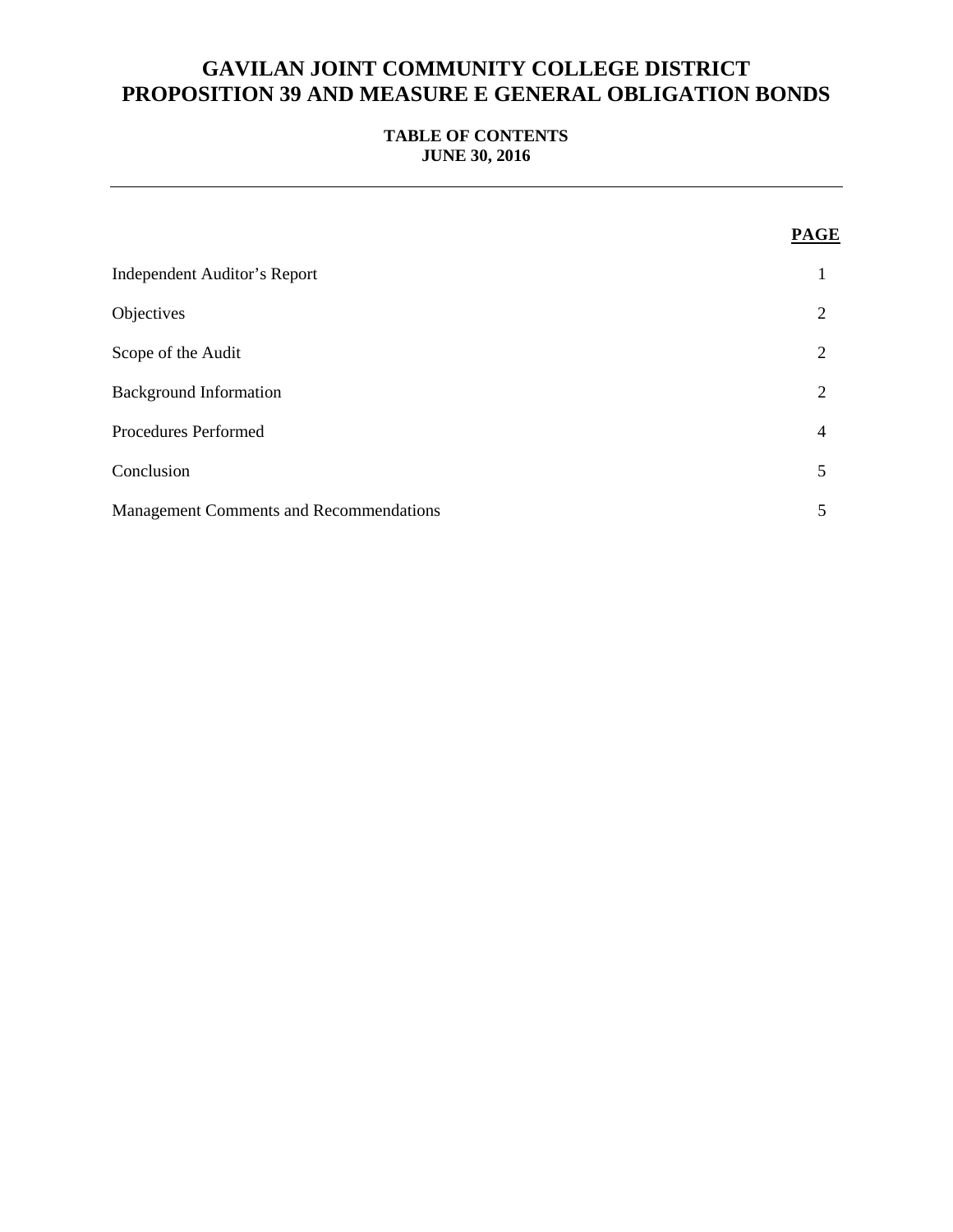

*Relax. We got this.*  $\alpha$ 

## **INDEPENDENT AUDITOR'S REPORT**

### **Bond Citizens' Oversight Committee and Board of Trustees Gavilan Joint Community College District Gilroy, California**

We have conducted a performance audit of the Gavilan Joint Community College District's (the District) Measure E General Obligation Bonds for the year ended June 30, 2016.

We conducted our performance audit in accordance with *Government Auditing Standards* issued by the Comptroller General of the United States. Those standards require that we plan and perform the audit to obtain sufficient, appropriate evidence to provide a reasonable basis for our conclusion based on our audit objectives. We believe that the evidence obtained provides a reasonable basis for the findings and conclusions based on our audit objectives.

Our audit was limited to the objectives listed on page 2 of this report, which includes determining the compliance with the performance requirements for the Proposition 39 Measure E General Obligation Bonds under the applicable provisions of Section  $1(b)(3)(C)$  of Article XIIIA of the California Constitution and Proposition 39 as they apply to the bonds and the net proceeds thereof. Management is responsible for the District's compliance with those requirements.

Solely to assist us in planning and performing our performance audit, we obtained an understanding of the internal controls of the District to determine if internal controls were adequate to help ensure the District's compliance with the requirements of Proposition 39, as specified by Section 1(b)(3)(C) of Article XIIIA of the California Constitution. Accordingly, we do not express any assurance on the internal controls.

The results of our tests indicated that, in all significant respects, the Gavilan Joint Community College District expended Measure E General Obligation Bond funds for the year ended June 30, 2016, only for the specific projects developed by the District's Board of Trustees and approved by the voters, in accordance with the requirements of Proposition 39, as specified by Section  $1(b)(3)(C)$  of Article XIIIA of the California Constitution.

Millert associates, en.

**GILBERT ASSOCIATES, INC. Sacramento, California** 

**March 6, 2017**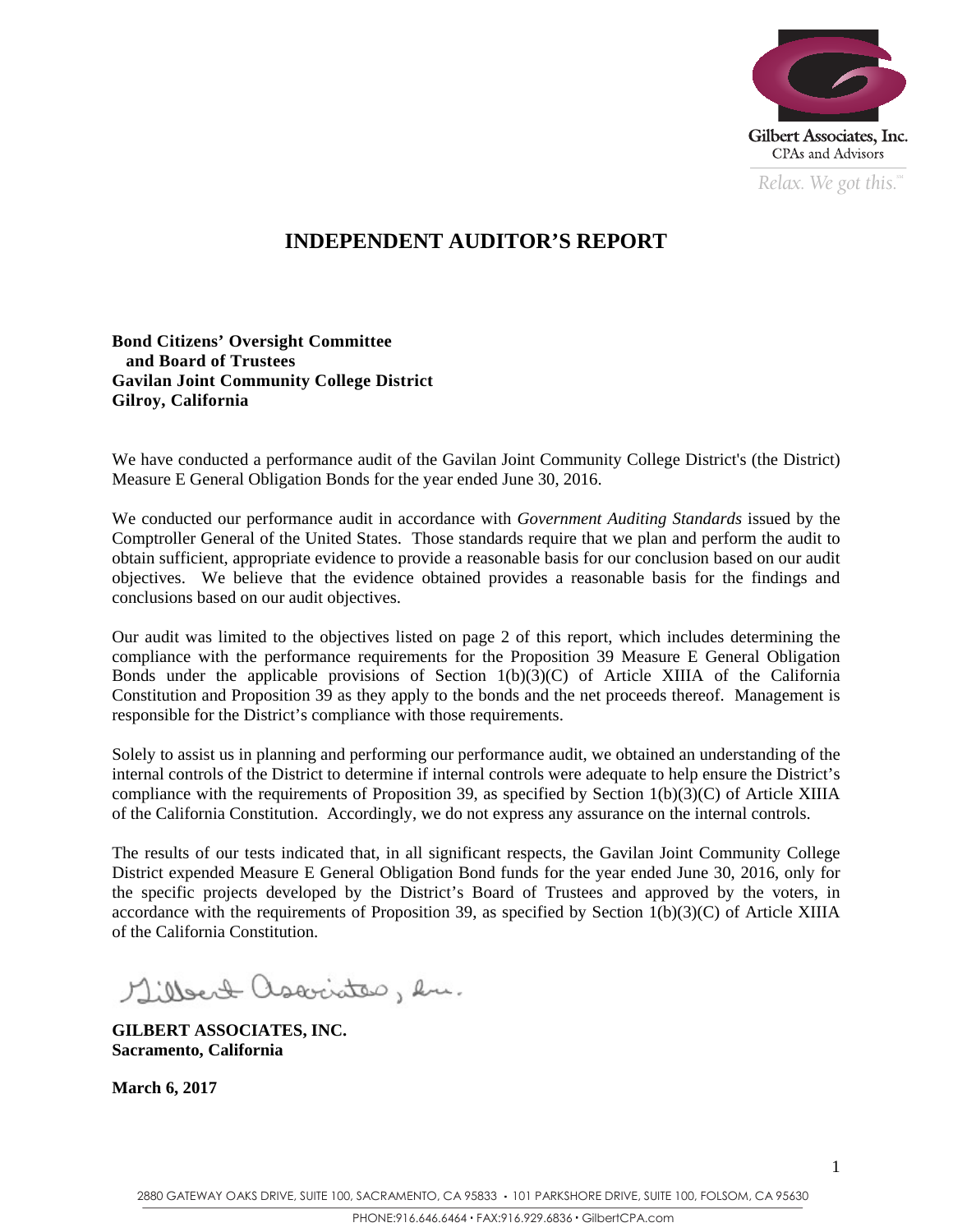## **PERFORMANCE AUDIT JUNE 30, 2016**

### **OBJECTIVES**

The objectives of our performance audit were to determine that the Gavilan Joint Community College District (District) expended Measure E General Obligation Bond funds for the year ended June 30, 2016, only for the purposes approved by the voters and only on the specific projects developed by the District's Board of Trustees, in accordance with the requirements of Proposition 39, as specified by Section 1(b)(3)(C) of Article XIIIA of the California Constitution.

#### **SCOPE OF THE AUDIT**

The District provided to us a list of all Measure E General Obligation Bond project expenditures for the year ended June 30, 2016 (the "List"), totaling \$12,869,110. The expenditures included all object and project codes associated with the Bond projects. The propriety of expenditures for capital projects and maintenance projects funded through other State or local funding sources were not included within the scope of our audit. Expenditures incurred subsequent to June 30, 2016, were not reviewed or included within the scope of our audit.

#### **BACKGROUND INFORMATION**

On November 7, 2000, California voters approved Proposition 39, the Smaller Classes, Safer Schools and Financial Accountability Act. Proposition 39 amended portions of the California Constitution to provide for the issuance of general obligation bonds by school districts, community colleges, and county offices of education "for the construction, reconstruction, rehabilitation or replacement of school facilities, including the furnishing and equipping of school facilities, or the acquisition or lease of real property for school facilities", upon approval by 55% of the electorate.

Education Code Section 15278 provides additional accountability measures:

- 1. A requirement that the school district or community college establish and appoint members to an independent citizens' oversight committee.
- 2. A requirement that the school district expend bond funds only for the purposes described in Section 1 (b)(3) of Article XIIIA of the California Constitution, and ensuring that no funds are used for any teacher or administrative salaries or other school operating expenses.
- 3. A requirement to conduct an annual independent performance audit required by Section 1 (b)(3)(C) of Article XIIIA of the California Constitution.
- 4. A requirement to conduct an annual independent financial audit required by Section 1 (b)(3)(D) of Article XIIIA of the California Constitution.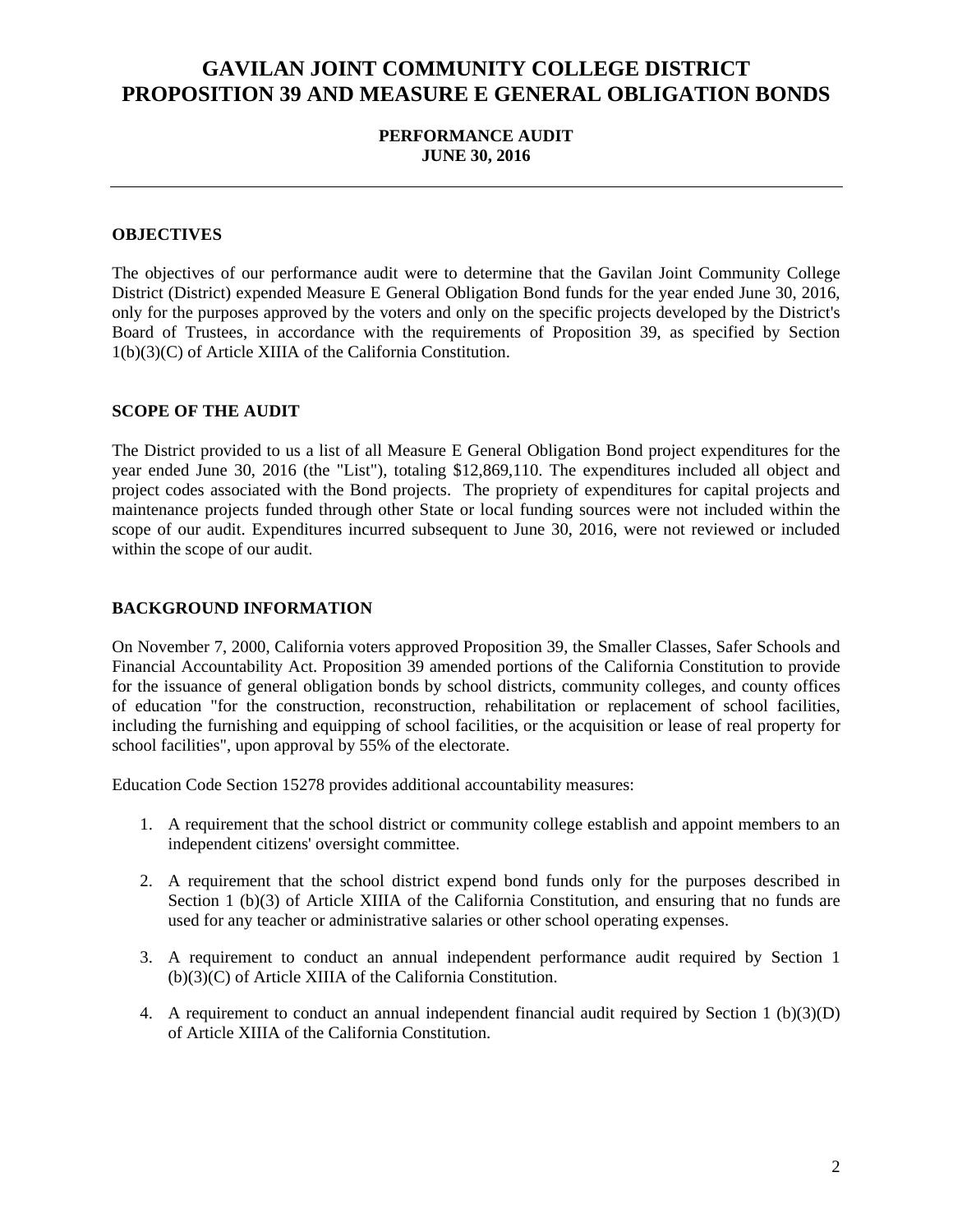## **PERFORMANCE AUDIT JUNE 30, 2016**

On March 2, 2004, the electorate of the Gavilan Joint Community College District approved the \$108 million Measure E General Obligation Bonds, with greater than 55% of the votes in favor. The summarized text of the ballot language was as follows:

*"To prepare students for jobs/four-year colleges, accommodate increasing enrollment and upgrade Gavilan College campuses in Gilroy, San Benito and the Morgan Hill area by: Improving fire safety and security; Upgrading plumbing/sewer systems; Upgrading wiring for computer technology; Repairing, acquiring, constructing, equipping classrooms, buildings, libraries and sites, shall Gavilan Joint Community College District issue \$108,000,000 in bonds at legal rates with citizen oversight, guaranteed annual audits, no money for administrators' salaries?"* 

Following is the Measure E Bond Projects listing:

- Planning Main campus, Coyote Valley Education Center, and Hollister Education Center
- Land Acquisition Coyote Valley, San Benito
- Physical Education Building
- Library/TV Studio Buildings
- Administration/Student Services Building
- Water Treatment System
- GECA Relocation
- Student Center Beam Replacement
- South County Airport Development
- Electrical Service Loop
- HVAC Control Replacement
- Demolition Projects
- Interim Housing Swing Space
- Infrastructure
- Science Complex: Life Science, Physical Science, and Math
- Humanities, Art and Music Buildings
- Cosmetology and Business Buildings
- Security and Maintenance Building
- Social Science Building
- Occupational Education Building (renamed Multi-Purpose)
- Cafeteria Renovation & HVAC
- Parking Lots/Campus Lighting
- Technology/ERP
- Computer/Phone System
- Tennis Courts
- Existing Well Replacement

In June 2004, the District issued \$29,170,000 of General Obligation Bonds, 2004 Series A, and \$830,000 of General Obligation Bonds, 2004 Series B. The Bonds were issued to finance the construction and modernization of District facilities and to refund certain lease obligations. In April 2012, the District refunded \$22,770,000 of the 2004 Series A General Obligation Bonds through the issuance of the 2012 Series A and Series B General Obligation Refunding Bonds. The Refunding Bonds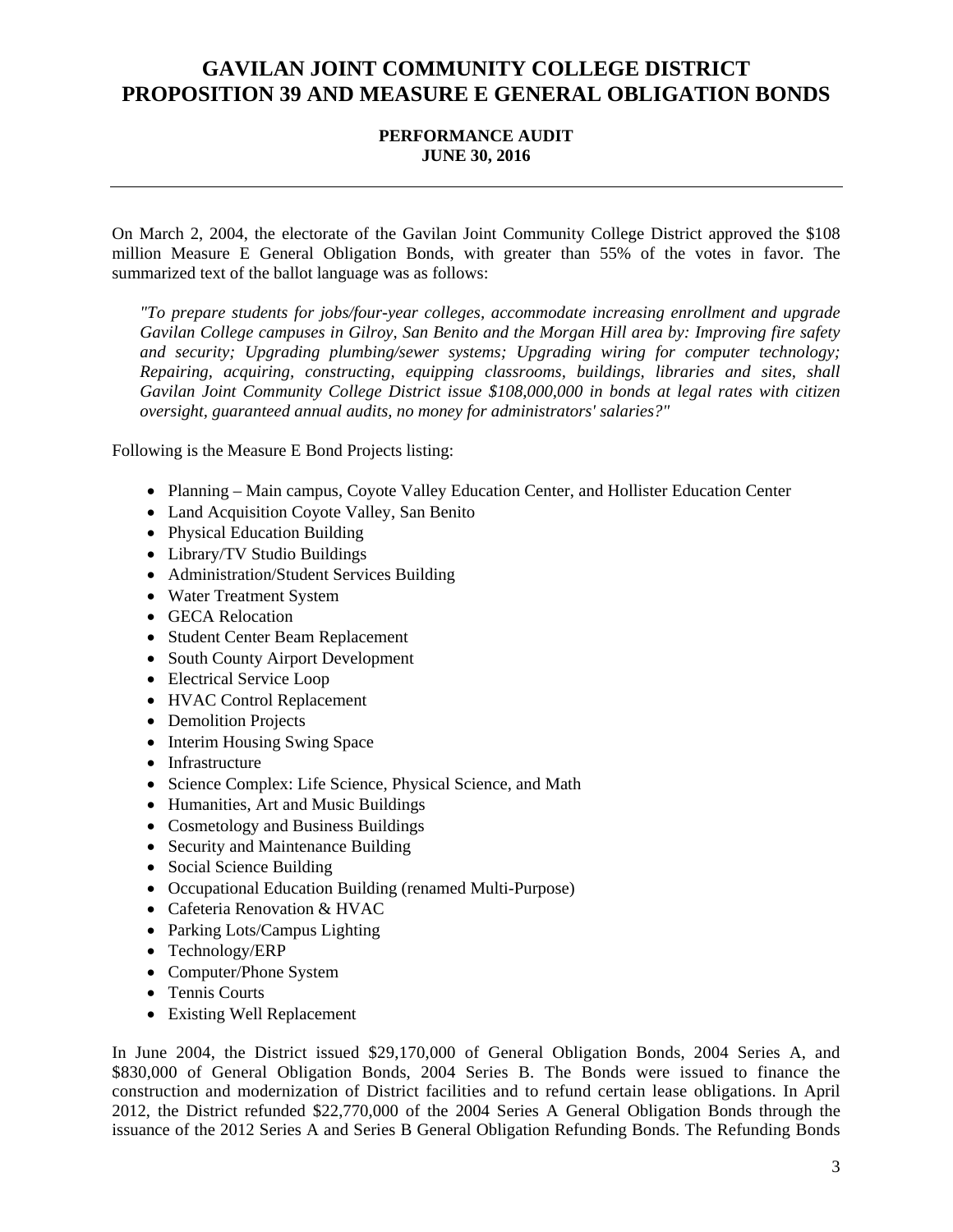### **PERFORMANCE AUDIT JUNE 30, 2016**

mature through August 2024 and August 2028, respectively, and bear interest at rates ranging from 2.000% to 5.000%. The remaining 2004 Series A Bonds mature through 2028 and bear interest at rates ranging from 2.000% to 5.375%. The 2004 Series B Bonds matured on August 1, 2006.

In December 2007, the District issued \$50,000,000 of General Obligation Bonds, 2004 Series C. The Bonds were issued to finance the construction and modernization of District facilities, the acquisition of equipment, and to pay the costs of issuance associated with the Bonds. The Bonds mature through 2032 and bear interest at rates ranging from 4.000% to 5.000%. In August 2015, the District refunded \$45,485,000 of the 2004 Series C General Obligation Bonds through the issuance of the 2015 Series C General Obligation Refunding Bonds. The Refunding Bonds mature through August 2032, and bear interest at rates ranging from 3.000% to 5.000%. The remaining 2004 Series C Bonds mature through August 2018 and bear an interest rate of 4.000%.

In May 2011, the District issued \$28,000,000 of General Obligation Bonds, 2004 Series D. The Bonds were issued to finance the construction and modernization of District facilities, the acquisition of equipment, and to pay the costs of issuance associated with the Bonds. The Bonds mature through August 2035 and bear interest at rates ranging from 2.000% to 5.750%.

The financial activity related to the use of the proceeds of the Measure E General Obligation Bonds is recorded in the District's Financial Activity Report for Fund 600 (Measure E Construction Bond Fund) in the District's financial statements. The District has established a separate debt service fund to account for the collection and remittance of bond principal and interest payments. Additional information on the bonds' payment schedules can be found in the District's financial statements.

### **PROCEDURES PERFORMED**

We obtained the Measure E Construction Bond Fund general ledger and the project expenditure detail reports prepared by the District for the fiscal year ended June 30, 2016. Within the year audited, we obtained the actual invoices and other supporting documentation for a sample of expenditures to ensure compliance with Proposition 39 and Measure E General Obligation Bond funding. We performed the following procedures:

- We reviewed the list of projects being performed to verify that the list of intended projects is consistent with the District's Measure E Bond Projects Listing.
- We verified that the District created the required capital outlay fund in order to account for the bond proceeds and expenditures, and that proceeds from the sale of the bonds were deposited in this fund.
- We selected a sample of expenditures in the fiscal year ended June 30, 2016, and reviewed supporting documentation to ensure that funds were properly expended on the specific projects outlined on the publicized list and met the requirements for bidding, if applicable.
- We verified that funds were used for the construction, acquisition, furnishing, and equipping of District facilities, and we verified that funding was not used for salaries of school administrators or other operating expenses of the District.